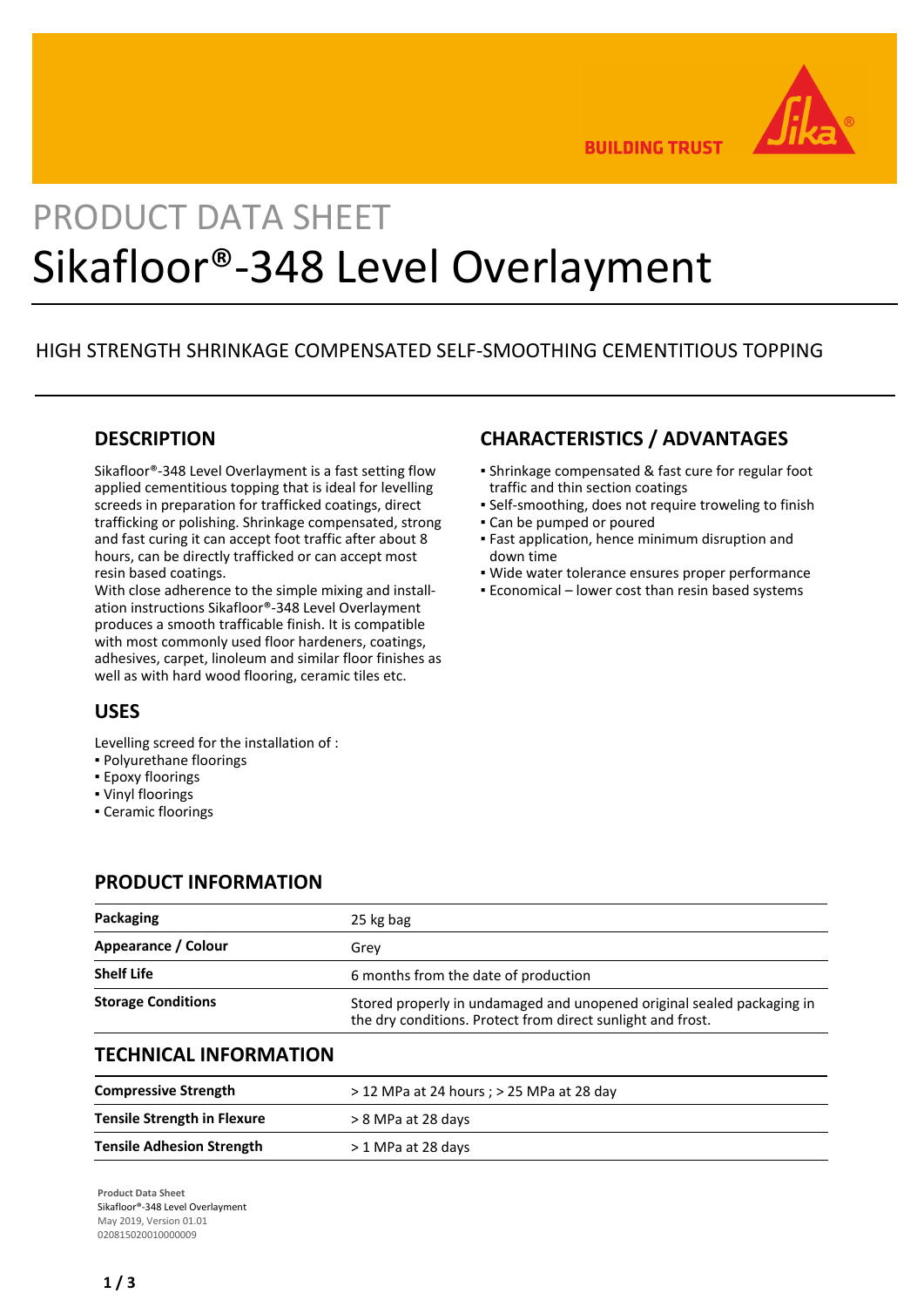Layer Thickness **Approx.** 5–30 mm

**Yield Approx.** 16 litres, suitable for 3.2 m<sup>2</sup> per bag @ 5 mm thick

## **APPLICATION INSTRUCTIONS**

#### **SUBSTRATE QUALITY / PRE-TREATMENT**

The condition of the surface to be treated is of great importance. The substrate must be mechanically prepared e.g. scabbled, milled or shot blasted. All laitance and contamination must be removed to leave a clean aggregate exposed finish. Testing and assessment to BS8204 Part 3 1993 should be conducted before proceeding with vacuum cleaning, sealing and priming. To seal and prime the concrete surface prior to installation use Sikafloor®-12 Primer in accordance with the data sheet and allow the primer to dry. Failure to prime the surface properly will result in blemishes and pinholes in the surface.

#### **MIXING**

Sikafloor®-348 Level Overlayment is mixed with the specified quantity of clean, potable water using the appropriate forced action mixer or pump equipment. For hand mixing the material should be mixed with a low or medium speed drill and paddle for at least 2 minutes and until free from lumps. The material should then be left for 5 minutes and briefly remixed for 30 seconds before being poured into place. For pump mixing the flow rate should be adjusted to achieve the initial flow of  $\sim$  140 mm. A PFT G5 pump with a 20 metre hose has been found suitable. The water addition should be closely equivalent to 6 litres per 25 kg bag.

#### **APPLICATION**

After pouring or pumping the mixed material onto the primed substrate the material should be levelled to the desired thickness using a pin leveler, squeegee, notched trowel or similar. Subsequent mixes should be applied onto a wet edge and similarly levelled. Use the equipment to move the material into corners, low spots and around fittings. As soon as the level has been achieved and before the material starts to lose workability use a spiked roller to help any trapped air travel to the surface. Failure to do this will result in pinholes and blemishes in the surface.

#### **CLEANING OF TOOLS**

Clean all tools and application equipment with clean water immediately after use. Cured material can be removed mechanically.

# **BASIS OF PRODUCT DATA**

All technical data stated in this Product Data Sheet are based on laboratory tests. Actual measured data may vary due to circumstances beyond our control.

## **LOCAL RESTRICTIONS**

Please note that as a result of specific local regulations the performance of this product may vary from country to country. Please consult the local Product Data Sheet for the exact description of the application fields.

## **ECOLOGY, HEALTH AND SAFETY**

For information and advice on the safe handling, storage and disposal of chemical products, users shall refer to the most recent Material Safety Data Sheet (MSDS) containing physical, ecological, toxicological and other safety-related data.

# **LEGAL NOTES**

The information, and, in particular, the recommendations relating to the application and end-use of Sika products, are given in good faith based on Sika's current knowledge and experience of the products when properly stored, handled and applied under normal conditions in accordance with Sika's recommendations. In practice, the differences in materials, substrates and actual site conditions are such that no warranty in respect of merchantability or of fitness for a particular purpose, nor any liability arising out of any legal relationship whatsoever, can be inferred either from this information, or from any written recommendations, or from any other advice offered. The user of the product must test the product's suitability for the intended application and purpose. Sika reserves the right to change the properties of its products. The proprietary rights of third parties must be observed. All orders are accepted subject to our current terms of sale and delivery. Users must always refer to the most recent issue of the local Product Data Sheet for the product concerned, copies of which will be supplied on request. It may be necessary to adapt the above disclaimer to specific local laws and regulations. Any changes to this disclaimer may only be implemented with permission of Sika® Corporate Legal in Baar.

**BUILDING TRUST** 

**Product Data Sheet** Sikafloor®-348 Level Overlayment May 2019, Version 01.01 020815020010000009